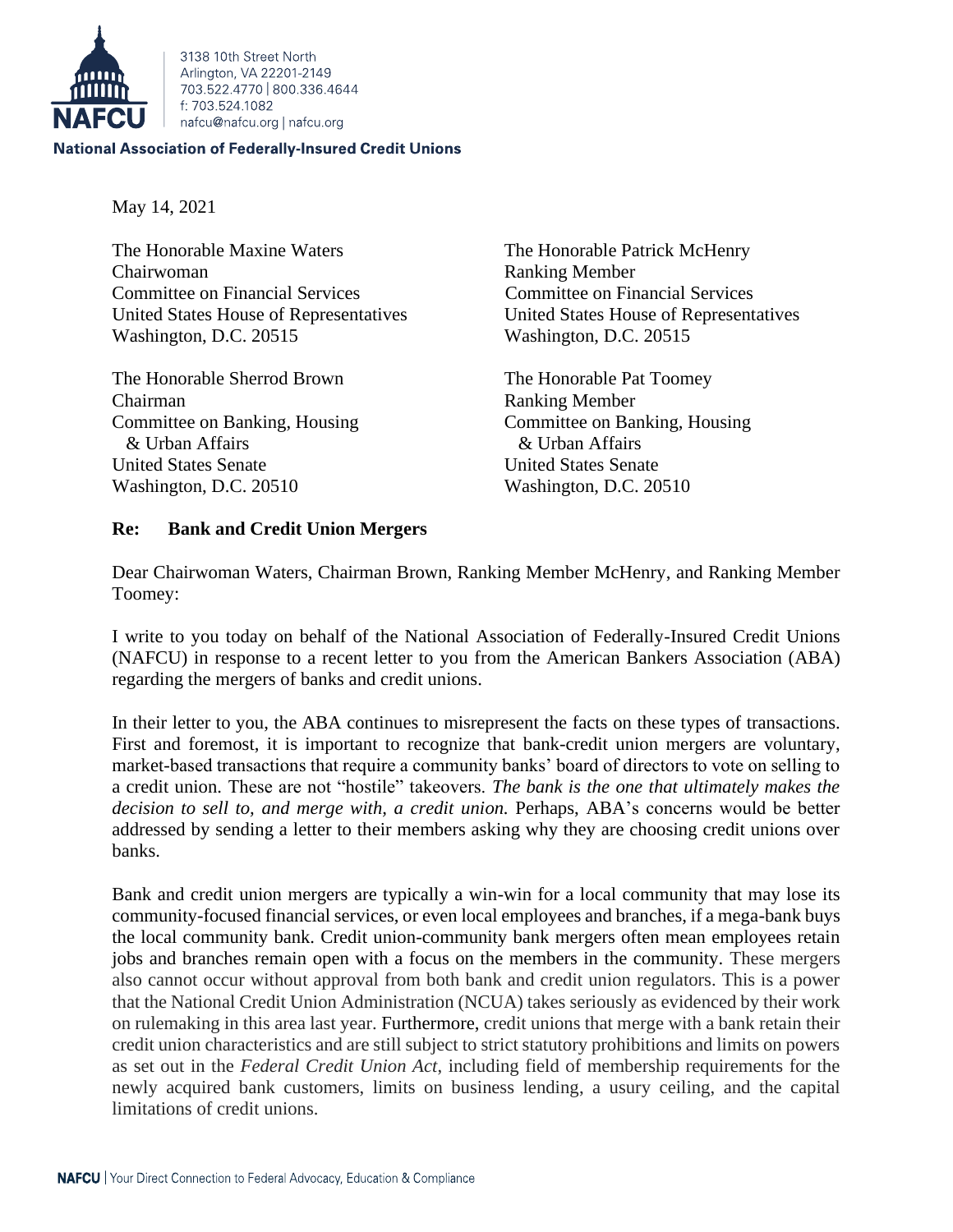The Honorable Maxine Waters, The Honorable Sherrod Brown The Honorable Patrick McHenry, The Honorable Pat Toomey May 14, 2021 Page 2 of 3

While the ABA uses the letter to attack the tax status of credit unions, what they do not tell you is that these mergers are often purchase and assumption transactions (if the bank is a C-corporation, which is most common) and are subject to taxation at the bank level (unlike bank-to-bank transactions, which are often stock transactions). We estimate that over \$100 million in taxes have been paid in the past several years due to these transactions. Additionally, the credit union actually pays many taxes, such as local property taxes and payroll taxes when the former bank remains open as a credit union. ABA's ongoing attacks on the credit union tax exemption continue to ring hollow.

In their letter, the ABA also implies that the growth in the credit union industry means that some credit unions are now no different than banks. They are wrong. We urge you to visit <https://www.nafcu.org/cu-difference> to help set the record straight on how credit unions are different.

Additionally, it is ironic that the ABA calls for credit unions to be subject to the Community Reinvestment Act (CRA) at the same time they are seeking to lessen the CRA impact on banks. They want you to forget that CRA was adopted as a punitive measure to punish specific bad actors – namely banks and thrifts – for engaging in discriminatory practices such as redlining and disinvestment. Credit unions were not included under CRA because there has never been any evidence that credit unions have engaged in these illegal and abhorrent activities. Credit unions can only take deposits from and make loans to their membership. The credit union commitment to their members and the communities they serve was most recently demonstrated with the Small Business Administration's (SBA) Paycheck Protection Program (PPP), where a number of banks turned away a number of main street businesses as too small, while credit unions stepped in to help them. The average credit union PPP loan size in 2020 was \$50,000 while the average bank loan was over \$100,000. The credit union commitment to serving all is also seen in the fact that there are over three times as many minority depository institution (MDI) credit unions as MDI banks

The truth is that while banking trade groups like ABA have called on Congress to change the tax status of credit unions, they fail to disclose that the banking industry received tens of billions of dollars in annual tax breaks from the *Tax Cuts and Jobs Act*. They also fail to point out that nearly one-third of all banks are Subchapter S corporations and do not pay corporate income taxes themselves. These annual tax breaks for banks far outpace the annual tax expenditure of the credit union tax exemption.

The real issue is that it is difficult to be a community financial institution today. Regulatory burdens and competition from big banks and unregulated actors entering the financial services space make it hard to survive. Many institutions, whether banks or credit unions, need to grow to survive. One avenue for growth is mergers – whether bank-bank, credit union-credit union, or credit union-bank. The fact is that credit union-bank mergers remain a small percentage of overall mergers among financial institutions. There have also been cases where the bank acquires a credit union and is the surviving institution. A top priority of NAFCU is to ensure that there is an environment where credit unions can grow, thrive, and continue to serve the nearly 125 million Americans that are credit union members today. We look forward to continuing to work with you to achieve that goal.